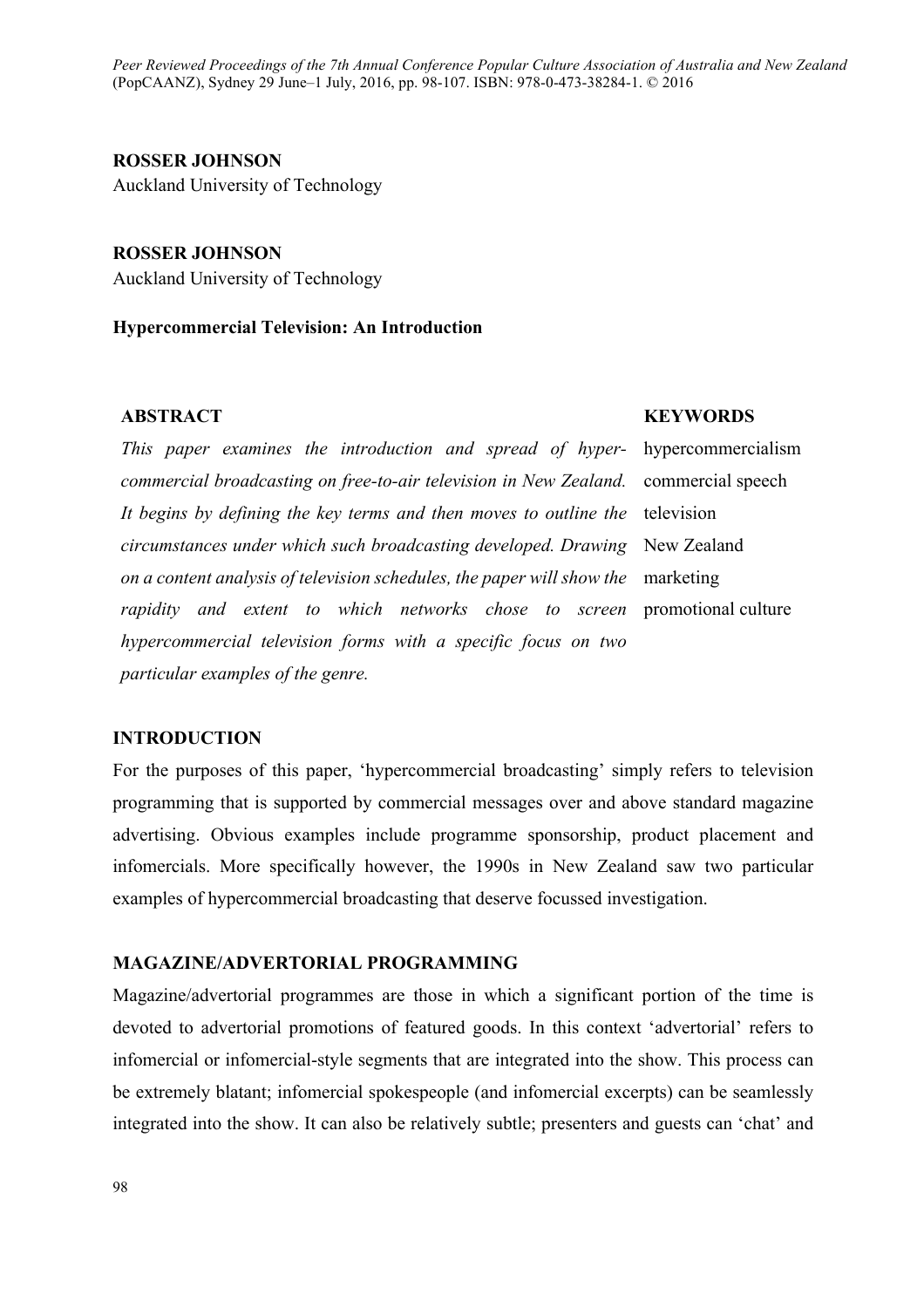offer 'information' and this is only revealed as an infomercial when the product is advertised at the end of the segment.

There are two examples of this programming as Television New Zealand looked to target both morning and afternoon audiences (and used one show for each). *Good Morning* was designed so that companies could buy four-minute advertorial slots for \$2700 each (Marketing 1996: 2). Advertisers were also encouraged to 'sponsor information segments' (The Independent 1996a: 33). Initially at least there were no advertisement breaks in the show and Sue Chapman, TVNZ's assistant director of Sales and Marketing, was indirectly quoted as saying that 'the subtlety of the distinction between programming and paid advertising on *Good Morning* will break new ground' (Marketing 1996: 2). Although there was considerable criticism of *Good Morning* (see for instance Hogg 1996), it was very successful commercially: in June 1996 the show was doubled to two hours after generating over four thousand calls a day and rating five per cent for women in the 25 to 39 age bracket and in 1997 TVNZ added a major sponsor (The Independent 1996b: 26; Marketing Magazine 1997b: 2).

From the perspective of an infomercial marketing company, *Good Morning* offered two clear benefits. Firstly, one infomercial slot on the programme could generate as many calls as an entire infomercial (Infomercial company marketing executive pers. comm.). Secondly, *Good Morning* did not require changes to the infomercial 'pitch':

When Suzanne [Paul] launches into her sales pitch, she's a whirling dervish throwing doggy-bowlfuls of cigarette ash, paper clips and crisps on a carpet square and then, like a magician, making them all disappear with the mini-sweeper. The 'interviewer' stands uselessly, her feverish platitudes overridden by Suzanne's bullish, unstoppable sales patter. (Hansen 1996: 59)

Of course, the infomercial slots within the *Good Morning* benefit from the legitimacy (and audience size) of the surrounding editorial content.

Typically, in 1996 viewers could expect 28% of an episode of *Good Morning* to be devoted to infomercial slots, with that figure reducing to  $18\%$  in 1999 and  $14\%$  in 2002. However these figures are somewhat misleading. In 1996 there were no commercial breaks during *Good Morning*; infomercial slots provided the only outlet for commercial messages. By 1999 commercial breaks had been introduced and typically accounted for 10% of total broadcast time.

When the infomercial slots and commercial breaks are added together the total proportion of commercial messages in a typical *Good Morning* episode was relatively constant: 28% in 1996; 28% in 1999; and 24% in 2002. This is especially important given that infomercial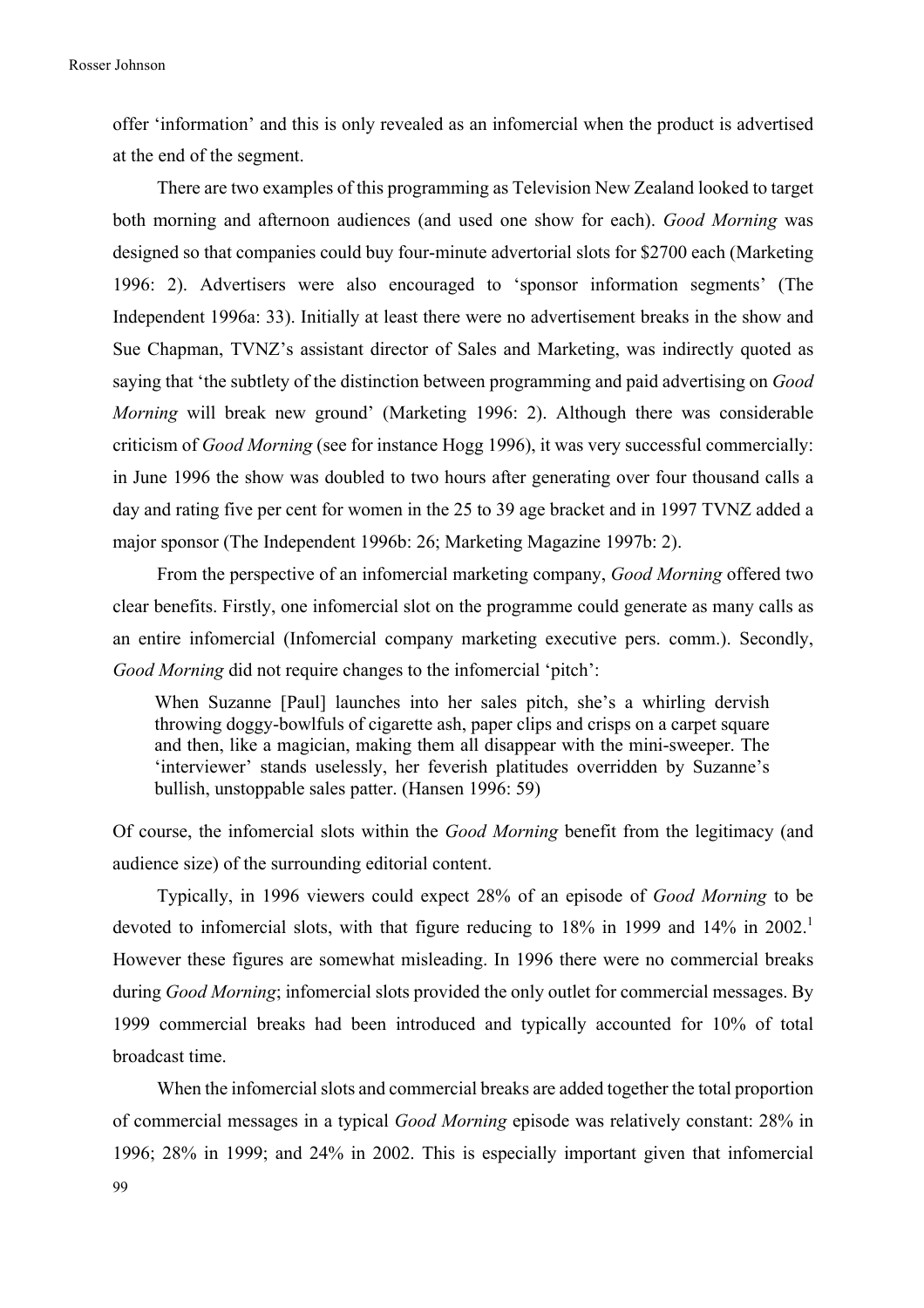marketing companies could use the commercial breaks to reinforce the commercial messages within the programme (by running commercials for the promoted products). Of course, there was considerable potential for crossover between the infomercial slots and editorial segments on *Good Morning*. In August 1998 for instance, the host – Mary Lambie – decided to get a new hairstyle after Suzanne Paul had her hair cut short (Hartnell 1998). And in a 2003 interview Lambie said of 'Mad Butcher' Peter Leitch: 'I intentionally have no real interaction with the advertorial people because I do editorial, but you can't help yourself with him' (quoted in Bates 2003: 10).

This points to the most obvious area in which *Good Morning* represents an evolution of the infomercial form in New Zealand – the greater legitimacy offered to the infomercial as a form of television. Structurally – and arguably thematically – there is very little skill involved when producing a 'live' infomercial insert for *Good Morning*; a presenter simply repeats the patter from an infomercial. However by virtue of its context that patter can be afforded the imprimaturs of normalcy and acceptance. This is mirrored in the careers of two of the 'hosts' of the infomercial segments. One of the earliest 'hosts' moved into presenting magazine shows in her own right and then became a Sky TV newsreader. Another moved from hosting infomercials on *Good Morning* to judging contestants on *Dancing with the Stars*.

The second magazine/advertorial programme - *5.30 with Jude* - was launched in March 1997 and was sponsored by *The New Zealand Women's Weekly* whose staff 'starred' in the show with regular advice, news and editorial slots (Marketing Magazine 1997a: 4). As the show developed, the explicit link between sponsor needs, commercial concerns and editorial content became increasingly acknowledged:

The segmented magazine style content also made [*5.30 with Jude*] attractive to sponsors and [Executive Producer Richard] Driver says the *Woman's Weekly* was identified early on as a possible partner. 'We felt there was potential for commercial and editorial companionship between the two,' he says, 'and I think they were looking for some kind of masthead, electronic kind of version of their magazine.' (McNickel 1999: 41)

This 'companionable' approach posed obvious problems for regulators, not least because of the show's potential to blur the distinction between advertising and editorial:

We had a few complaints about that [...] and we had to make some rulings on whether [the programme] was an ad or not. And, really, when you find out - she starts talking about women's menopause and then you finish up with, 'Here's these Blackmores products for women's menopause,' and you saw what it was at the end – it was clearly an ad – and we said,well, you have to go right back because she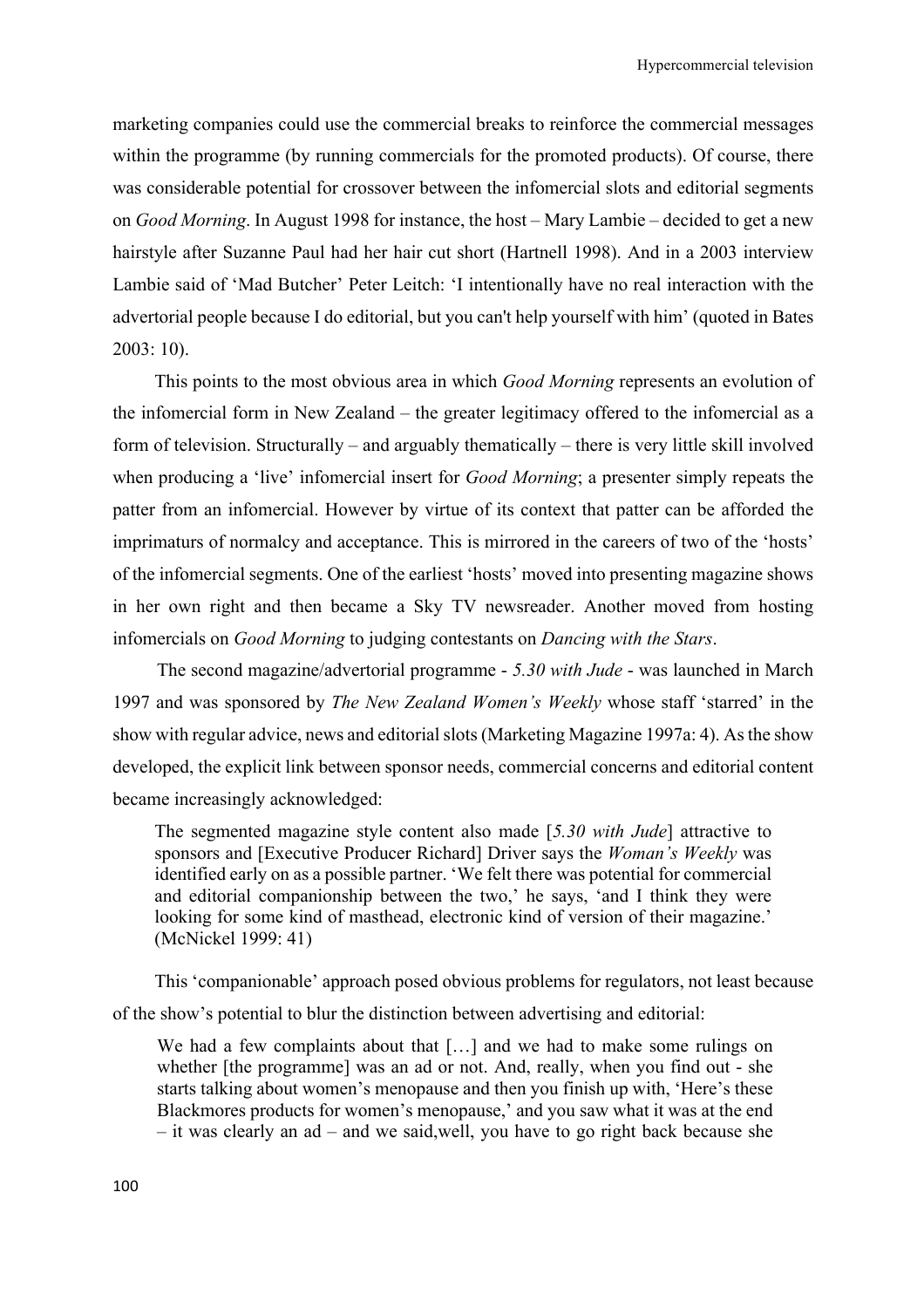started at the beginning and the whole thing was an ad (Glen Wiggs, Executive Director, Advertising Standards Authority, personal communication).

In practice this merely ensured that such segments were subject to Advertising Standards Complaints Board standards rather than those of the Boadcasting Standards Authority; 'programming' guidelines did not therefore apply to the whole of the broadcast.

This is the area in which *5.30 with Jude* represented an evolution of the infomercial form in New Zealand – the abdication of 'broadcasting' control to 'advertisers' for (partial) programme content. Although this had been signalled in other arenas, the choice to allow commercial messages to permeate editorial content to this degree is highly concerning. Arguably, the (unspoken) basis of such a decision is a neo-liberal perception of viewers that both reifies their intelligence – 'people can make up their own minds' – and devalues their rights as citizens as such commercial speech is implicitly normalized and naturalized.

This is especially true given that the commercial speech within *5.30 with Jude* was structurally and thematically indebted to the infomercial – the style was that of an infomercial (i.e. relentlessly positive and resolutely product-centred) and calls-to-action were employed to promote sales – and this debt was clearly identifiable (see for instance Truth 1997: 10). *5.30 with Jude* did not survive the 1990s. Tie-in deals with television programmes became significantly less popular prior to the 1999 election and *The New Zealand Woman's Weekly* did not renew its sponsorship of *5.30 with Jude* (AdMedia 1999: 31; Marketing Magazine 1999: 2).

#### **REVENUE ENHANCED PROGRAMMING**

This pattern of intermingling commercial speech in the programme and commercial with linked commercial messages during advertisement breaks is one hallmark of revenue-enhanced programming (REP). Additionally, with the presence of a call-to-action (CTA), the result is deemed sufficient, within marketing literature, to be classed as REP. The key point is that an example of REP 'looks like good network television and also incorporates the *proper elements* which make the consumer respond and buy the products being offered' (Miller 1997: 36, emphasis added). Clearly it is not possible to confirm whether a programme is in fact an example of REP without confirmation that infomercial elements were deliberately included and production companies are understandably reluctant to offer such 'commercially sensitive' information. This is especially important given that the rhetorical climate surrounding the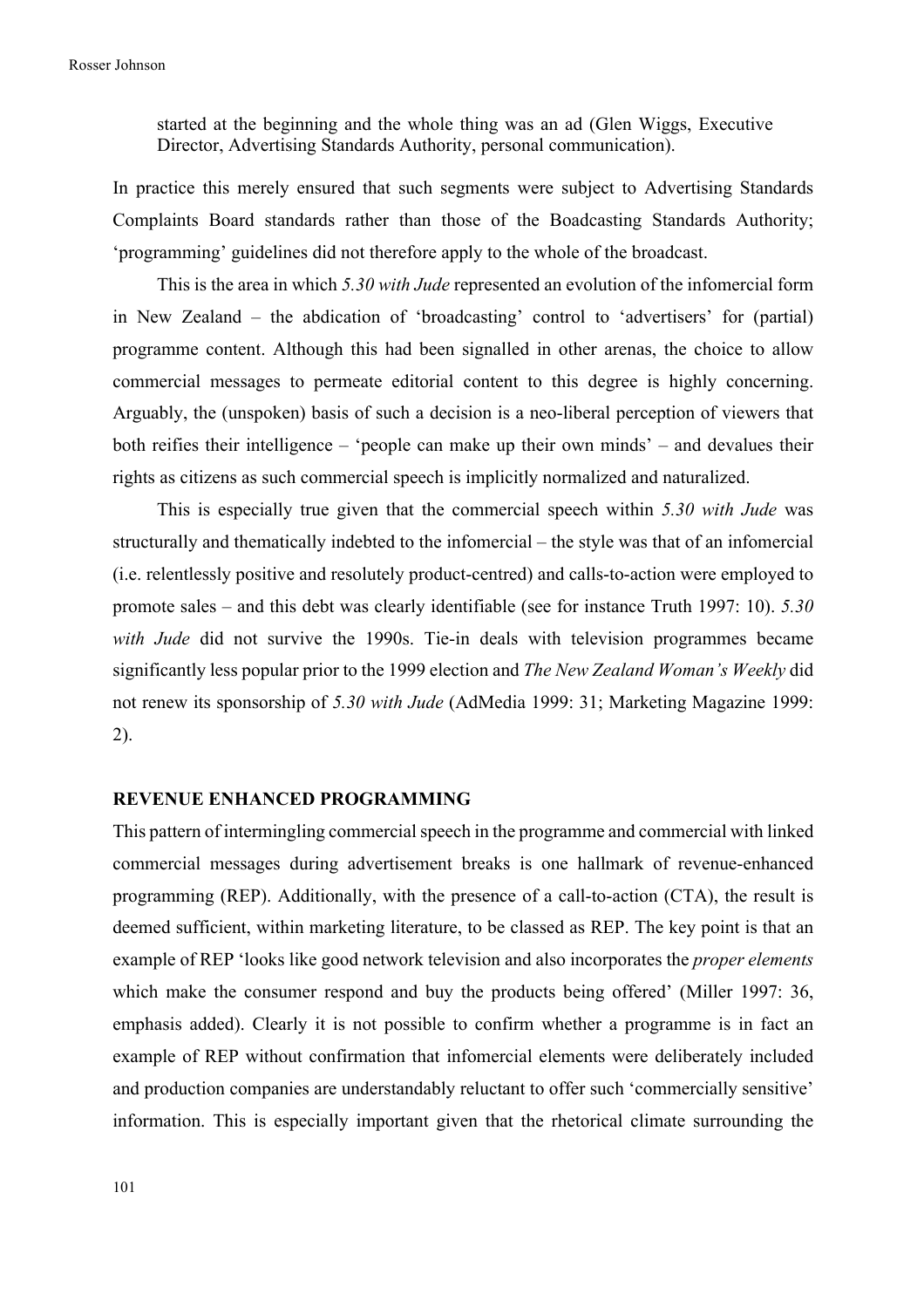infomercial is such that it is often used as a term of abuse and as shorthand for 'trashy' programming.

However there is at least one instance where there is sufficient evidence that the REP formula was used: *Woolworths Ready Steady Cook*, which was launched on TV3 in 1998. At the time the sponsorship deal was the largest entered into in New Zealand, estimated to be worth at least NZ\$1 million (The National Business Review 1998: 47). It was part of a stable of sponsored shows – such as *Mitre 10 Changing Rooms* and *Ansett New Zealand Time of Your Life* – produced by Auckland's Touchdown Productions (Floyd 1999). TV3 used *Woolworths Ready Steady Cook* to try to combat TVNZ's dominance of the 7-7.30pm slot but the show was a critical and ratings failure and was removed after its initial run in September 1998 (Vasil 1998: 23; Waikato Times 1998: 14; Fallow 1998: 27).

*Woolworths Ready Steady Cook* returned in April 1999 at 6pm on TV2 (Vasil 1999: 27). It is likely that TVNZ saw the show as appealing to younger viewers (as TV1 and TV3 screened their major nightly news bulletins from 6–7pm). The commercial orientation of the show did receive some criticism. As one newspaper television reviewer wrote: 'like many locally-made shows, *Ready Steady Cook* is so entwined with commercial messages that it's hard to separate the show from the ad breaks and it can end up as bland as blancmange' (Mackay 1999a: 51). and 'shows such as *Woolworths Ready Steady Cook* […] the ads are so obvious that the shows should just be treated as half an hour of advertising' (Mackay 1999b: 51).When the show ended it was responsible for a drastic downturn in the number of local content entertainment hours screened on TV2 (OnFilm 2001: 1).

The potential for such negative feedback was at least acknowledged by production staff. Nonetheless, the view was that the REP model provided the only mechanism through which the format could be offered to New Zealand viewers:

[*Woolworths Ready Steady Cook*] was totally funded by Woolworths – totally funded [...] [W]hat happens there; [are we] going to put it into the 5.30 slot on TV2? Now, [the broadcasters are] either going to put children's programmes in there or they're going to put free programming – you know, the seventeen other shows they got with the big *Terminator* movie. They are *not* going to spend money on that slot on TV2 because it's not worth it to them. The only money they have to spend is between 7[pm] and 9.30[pm], maybe 10[pm] – primetime, where they make all their money. So if you're going to go to them and suggest that you're going to cost them money to deliver something to them at 5.30 they're going to go 'F\*\*\* it, I don't wanna know.' So what we do is we go 'S\*\*\*, it's still a good show. How do we fund it? Woolworths.' They [gave] us everything […] that show's delivered – that show *was* both on TV3 and TV2 when it was on air – delivered for free. And so all we asked of the broadcaster was, 'Play it.' And it then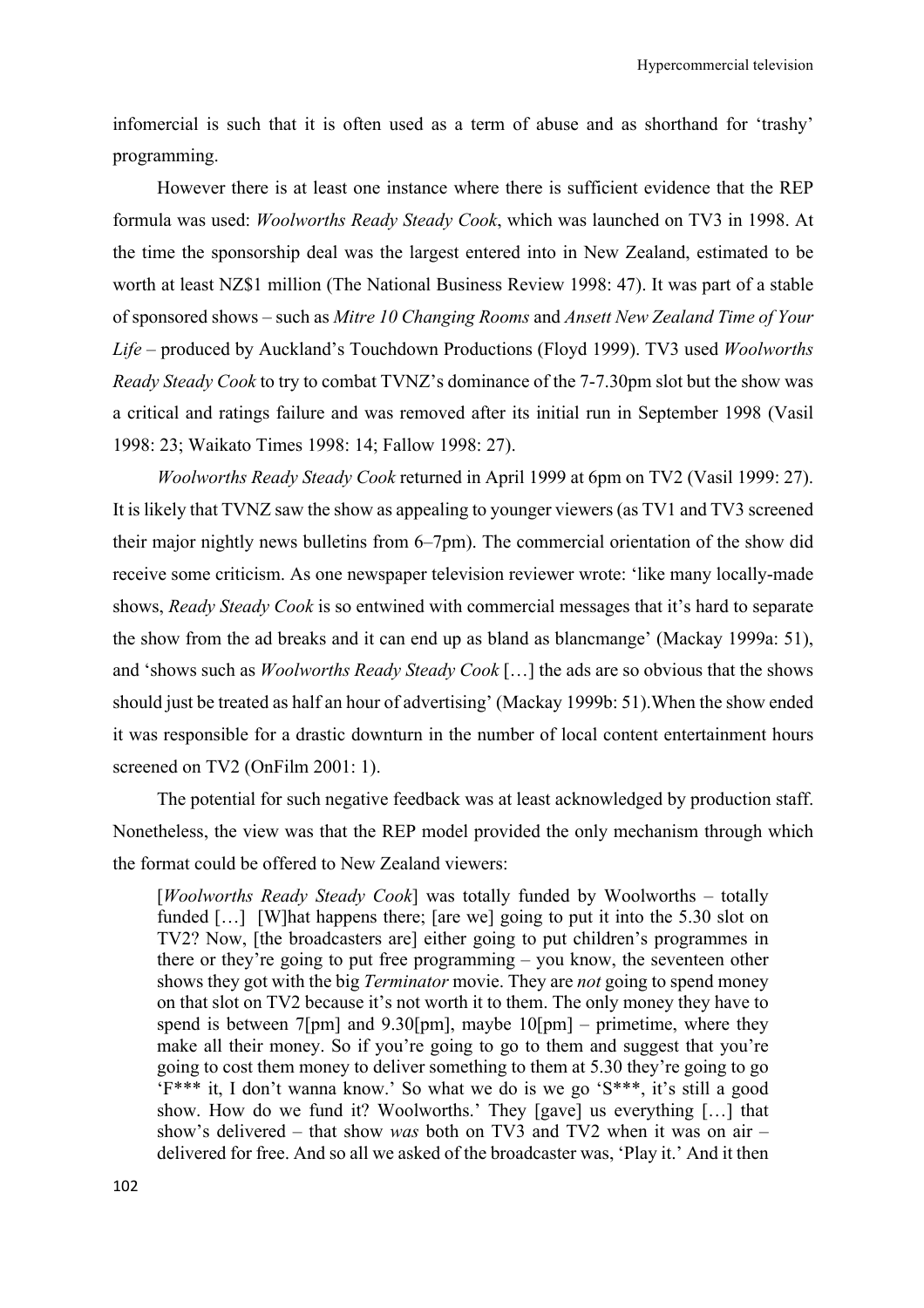becomes local programming for them which does a little bit better than a *Simpsons* rerun and they're happy – they get a better number, people feel as if they're still watching New Zealanders and hopefully everyone bears with the fact that *Woolworths* is all over it. (Independent producer, personal communication.)

Importantly, the relationship between the broadcasters' commercial needs and the marginal cost of programming outside primetime is explained here. Simply put, in New Zealand television in the late 1990s networks required a guarantee that they would not lose money before they would broadcast 'local' programming in certain timeslots.

Another key point here is that the commercial speech present in the 'programme' was more substantial than an advertorial or sales-based focus to the information presented via the cooking competition. *Woolworths Ready Steady Cook* employed calls-to-action which when added to the fact that the programme was delivered 'pre-paid' is a significant indicator of the REP model. At two per cent of a standard commercial half-hour (24.5 minutes), this represents 'only' approximately twenty-nine seconds of call-to-action. It must be remembered however that this is a Direct Response Television device deliberately employed to promote viewer response *within* the supposedly sacrosanct editorial content of a programme. And in this particular case nineteen per cent of the editorial content was devoted to product tie-ins (that is, the overt naming, demonstrating and recommending of branded products), which functionally replicate the standard mode of address within the infomercial format.

Although *Woolworths Ready Steady Cook* was shown to be heavily influenced by the infomercial through the REP format (see for instance Johnson 2000 and Johnson and Hope 2001), normatively it was an accepted part of New Zealand television. Networks remained convinced that, despite negative and/or critical feedback, this form of broadcasting is defensible (even if their arguments become convoluted). When asked about the blurring of the line between advertising and editorial that such programmes necessitate, one network executive replied:

You could argue that [...] it's all about the integrity and consistency and applying common sense to saying, 'This is a programme [as opposed to an advertisement] because it meets the majority [of programme criteria].' There is a part of it that, if it was stand-alone, yes, is commercial but as part of an overall programme delivering against the programme philosophy it is considered part of the programme - but we're going to identify it so we don't confuse the viewers (Personal communication.).

Once again, at heart this sentiment is based on an idealized view of the audience – they should not be unnecessarily bothered (by the network or in themselves) at this integration of

103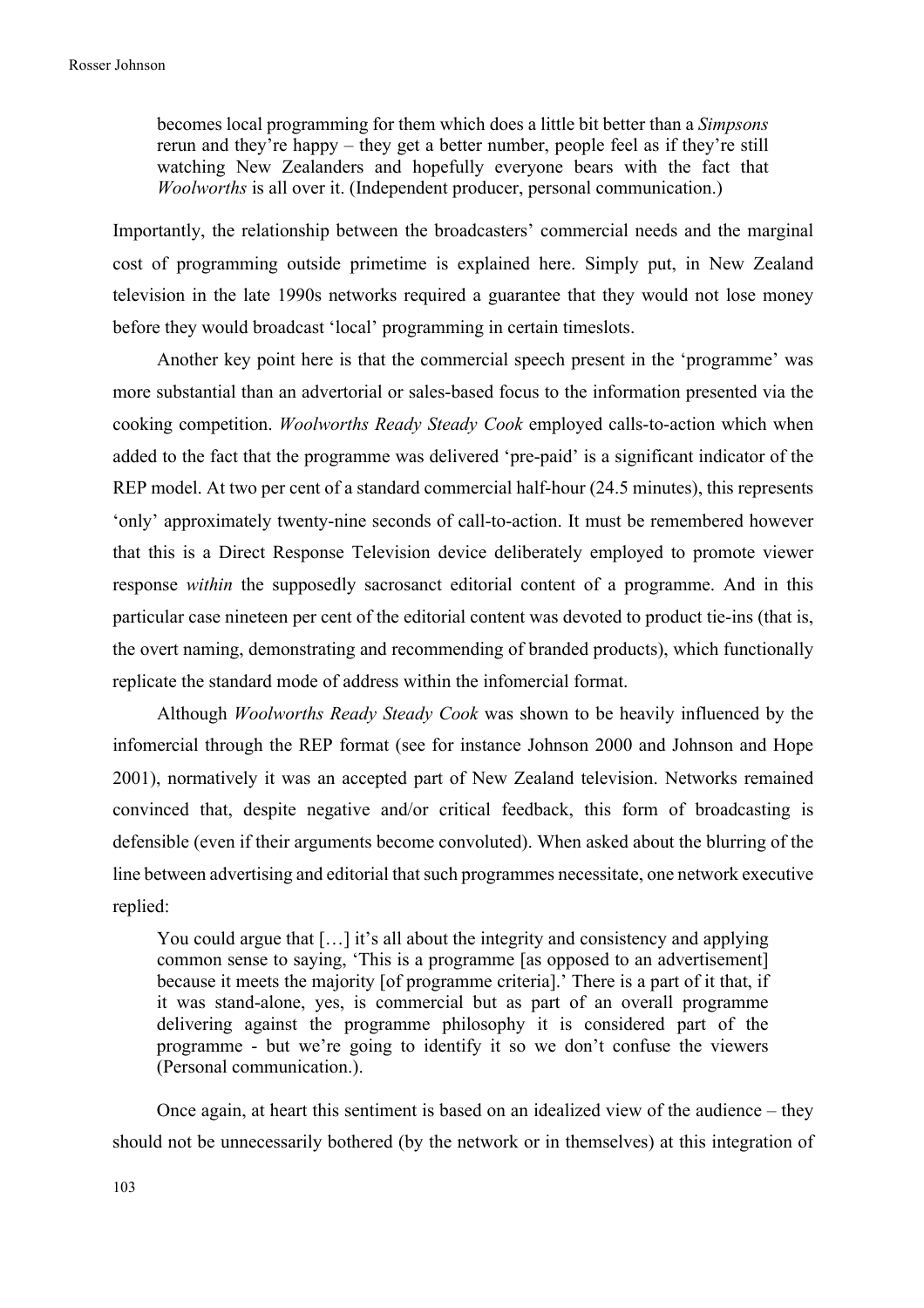advertising and editorial content. And this integration can be particularly blatant with branded products and other commercial promotions featuring prominently in the 'programme' (see Figures 1 to 3). In allowing commercial speech to be visible so prominently within 'programming', broadcasters are clearly allying themselves with the view of the direct marketing industry, a spokesperson for which argued that REP was:

a natural extension of the use of the medium. I mean, it's both entertaining and informative, and commercial. People can discern the difference. If you were to slap 'Advertisement' over the front of the programme, would it change anything? I don't think so. (Personal communication).

Given these sentiments and the extent of such programming in the late 1990s, it is almost certain that the REP format was employed in New Zealand television (even if ultimate proof of this remains dependant on confirmation from production or network insiders).



Figure 1: Background branding (*Woolworths Ready Steady Cook*, September 1999.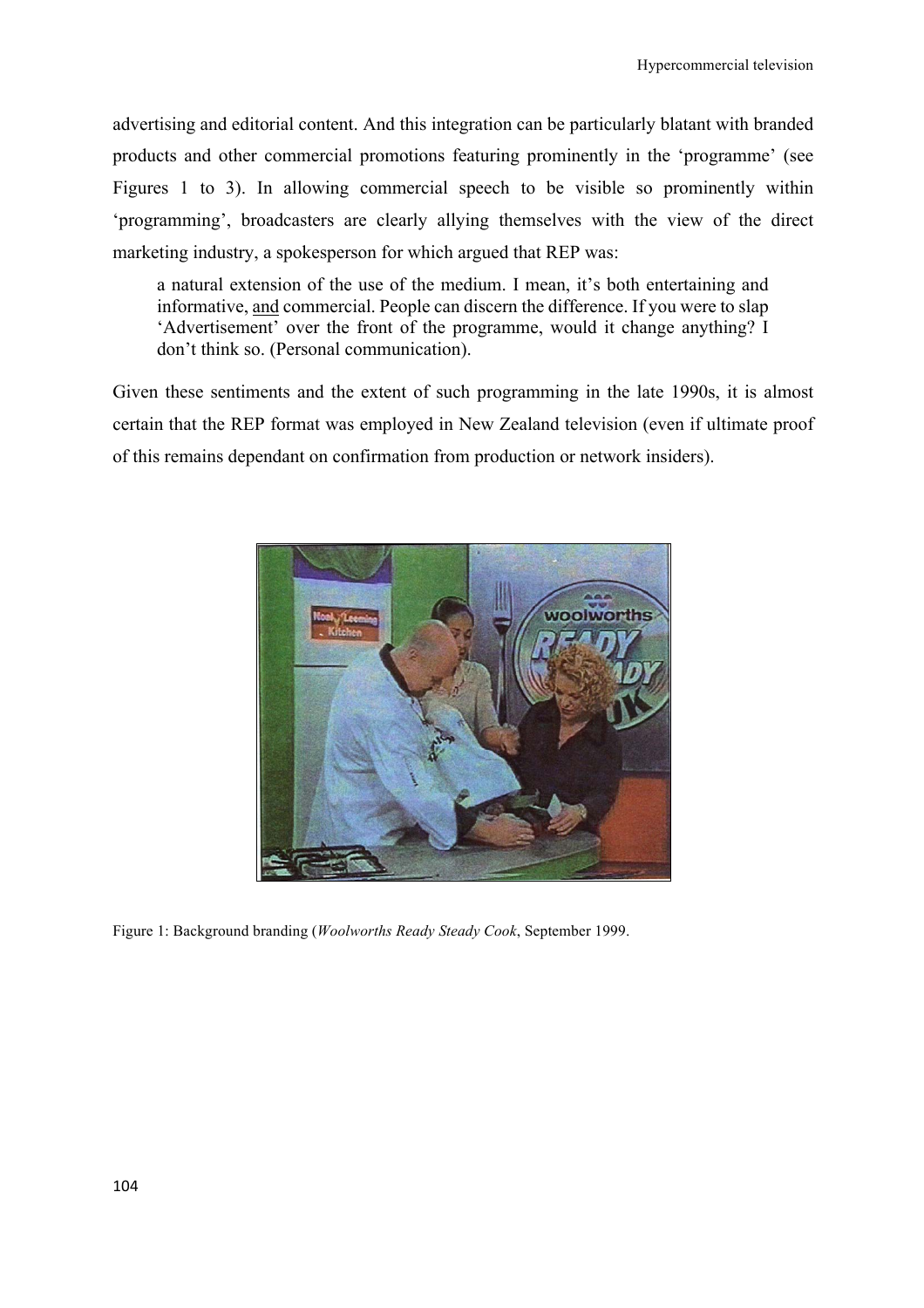

Figure 2: "Well-stocked larder" (*Woolworths Ready Steady Cook* September 1999).



Screenshot 3: Product visibility (*Woolworths Ready Steady Cook*, September 1999).

## **CONCLUSION**

Subverting the norms of television by adapting the infomercial form to find a role within 'normal' timeslots is perhaps understandable given the dominance of neo-liberal policy and practices in the 1980s in New Zealand. And while it is true that it became somewhat harder to embed hypercommercial broadcasting forms within the television landscape after the election of the Labour/Alliance government in 1999, variations on these programming styles remained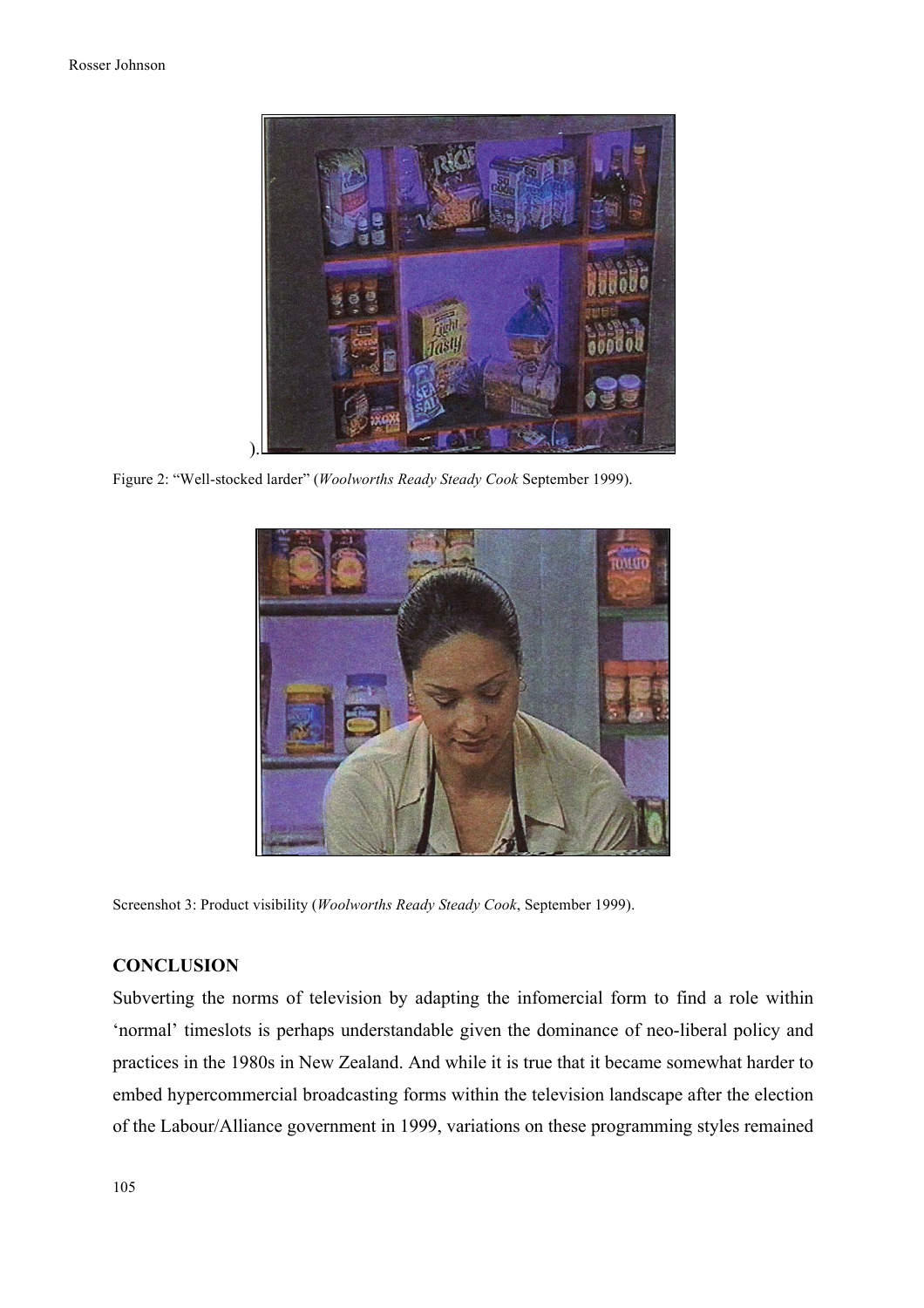a feature of local screens. Overall it is clear that there are two lessons that can be derived from the New Zealand experience of the 1990s.

Firstly, without regulatory limits such as rules about the infiltration of commercial speech into programming advertisers will develop new methods to incorporate their messages within the 'editorial' space of television. Secondly, such developments may not be overly popular but they can be successful in generating sufficient viewership to maintain their presence in otherwise marginal timeslots. Taken together these facts suggest that once hypercommercial broadcasting forms are permitted, they are almost impossible to limit or remove.

## **REFERENCES**

*AdMedia* (1999), 'Industry Survey: Magazines 1999', April, p. 31.

- Bates, John. (2003), 'Take Two', *Sunday Star Times*, 9 November, p. 10.
- Fallow, Michelle. (1998), 'TV3 takeaways', *The Southland Times*, 16 September, p. 27.
- Floyd, Karen. (1999), 'Sponsored TV takeover', *The Independent*, 24 March, p. 24.
- Hansen, Jeremy. (1996), 'Suzanne Paul: the woman who can sell anything', *Metro*, August, pp. 52–59.
- Hartnell, David. (1998), 'Mary to shed locks', *Sunday News*, 16 August, p. 16.
- Hogg, Colin. (1996), 'Good and bad news for the stay-at-homes', *Sunday Star Times*, 24 March, p. A11.
- Johnson, Rosser. (2000), 'Time to end advertiser driven TV', *New Zealand Herald*, 3 August, p. A15.
- Johnson, Rosser and Hope, Wayne (2001), 'Media, Advertising and Everyday Life', in C. Bell (ed.) *Sociology and Everyday Life in New Zealand*, Palmerston North: Dunmore Press, pp. 146-49.

Mackay, Lynne. (1999a), 'No real challenge', *The Southland Times*, 17 April, p. 51.

- \_\_\_\_\_\_\_\_\_\_ (1999b) 'Putting commercials in their place', *The Southland Times*, 7 August, p. 51.
- *Marketing* (1996), 'TVNZ is cutting back on infomercials to make room', 29 February, p. 2.
- *Marketing Magazine* (1999). 'The *Woman's Weekly* says it's not renewing', *(Fastline)*, 11 November, p. 2.
- *Marketing Magazine* (1997a), 'New Zealand Magazines is getting active', *(Fastline)*, 13 March, p. 4.
- *Marketing Magazine* (1997b), 'TVNZ is looking for a sponsor', 27 February, p. 2.

McNickel, David. (1999), 'The Jude Factor', *AdMedia*, February, p. 41.

- Miller, Andrew. (1997), 'The next generation of direct response television,' *Direct Marketing*, 60: 4, August, pp. 36-37.
- *OnFilm* (2001), 'Local content crunch', June, p. 1.